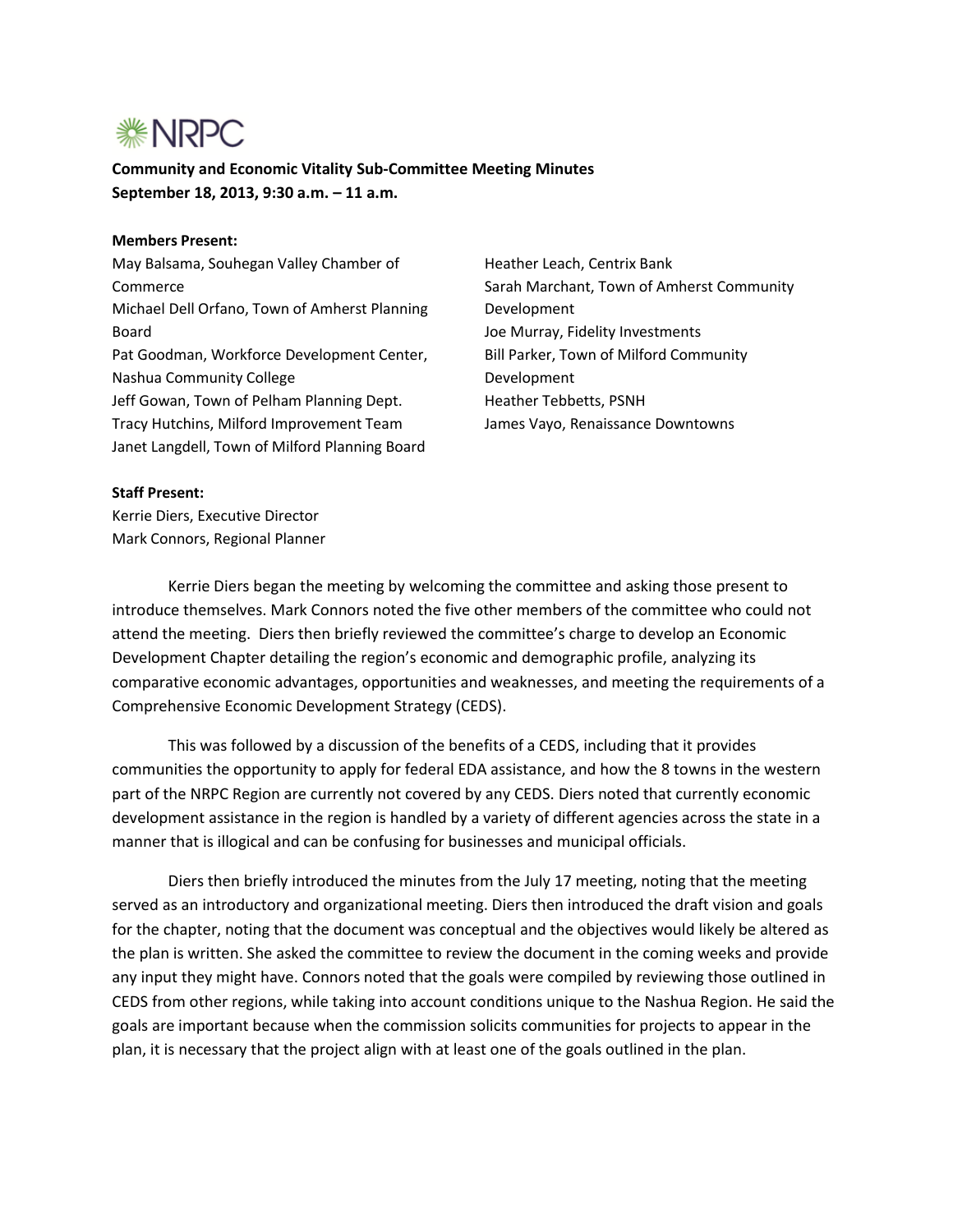Heather Tebbetts inquired about the level of public outreach that would go into the plan. May Balsama said she would like to organize all the planning boards into a single room to coordinate on major issues. Langdell said it would be helpful in addressing issues and spurring development along major corridors like Route 13 and Route 101A. Diers said she was receptive to the idea, and noted that public input for the regional plan has already been extensive and is continuing. She added that the commission plans to hold workshops in different geographic areas of the region, reaching out particularly to town planning boards. Langdell suggested distributing the Progress Report on the Regional Plan to committee members because she found it helpful in analyzing how municipal plans align with regional needs articulated by residents.

Heather Leach asked if it would be possible to have officially-designated lending and support services located within the Nashua Region. As a lender, she noted it was difficult to coordinate with designated bodies in Keene and Portsmouth because they are geographically distant from the region. Janet Langdell noted that the Nashua Revolving Loan Fund has recently been extended to surrounding communities. Diers noted that a major long-term goal is to have more official financing and support opportunities located within the region.

Connors then reviewed requirements of the CEDS and the draft chapter outline for the plan, noting that the outline has been structured to meet the CEDS requirements. He noted that an analysis of the region's economic strengths, weaknesses, threats and opportunities would be conducted. He noted that several indices rank the Nashua-Manchester Region as one of the strongest in the nation for its concentration of technology companies and noted the plan would look at mechanisms to maintain and strengthen those technology clusters.

Connors then reviewed the four projects in the region already outlined in the REDC CEDS. He noted that most of the projects are being privately developed but require public assistance in the form of grants, loans, tax credits, brownfield cleanup and/or infrastructure development to make them economically viable. Jeff Gowan noted that the Pelham Water/Sewer study project is a placeholder designed to draw attention to the fact that a lack of infrastructure stymies economic development in Pelham. Several committee members noted that this issue was also a significant barrier to economic growth in their communities.

James Vayo then provided a synopsis of the Renaissance Downtowns development planned for Bridge Street on the Merrimack River near the Taylor Falls Bridge. He noted that the first phase of development, for 229 housing units, is already under construction. Michael Dell Orfano inquired about the state of large industrial development in the region. Connors noted that there are plans for significant industrial development in the Nashua Technology Park, but noted the project has moved slowly because Exit 1 is at or near capacity. NRPC is analyzing the feasibility of constructing an Exit 36 South which would help alleviate congestion in the Exit 1 area.

Heather Tebbetts noted that there seemed to be significant differences in the region, because Nashua appeared to be being doing well economically while surrounding towns lacked infrastructure to attract investment. Several committee members noted that it was a difficult balance for surrounding